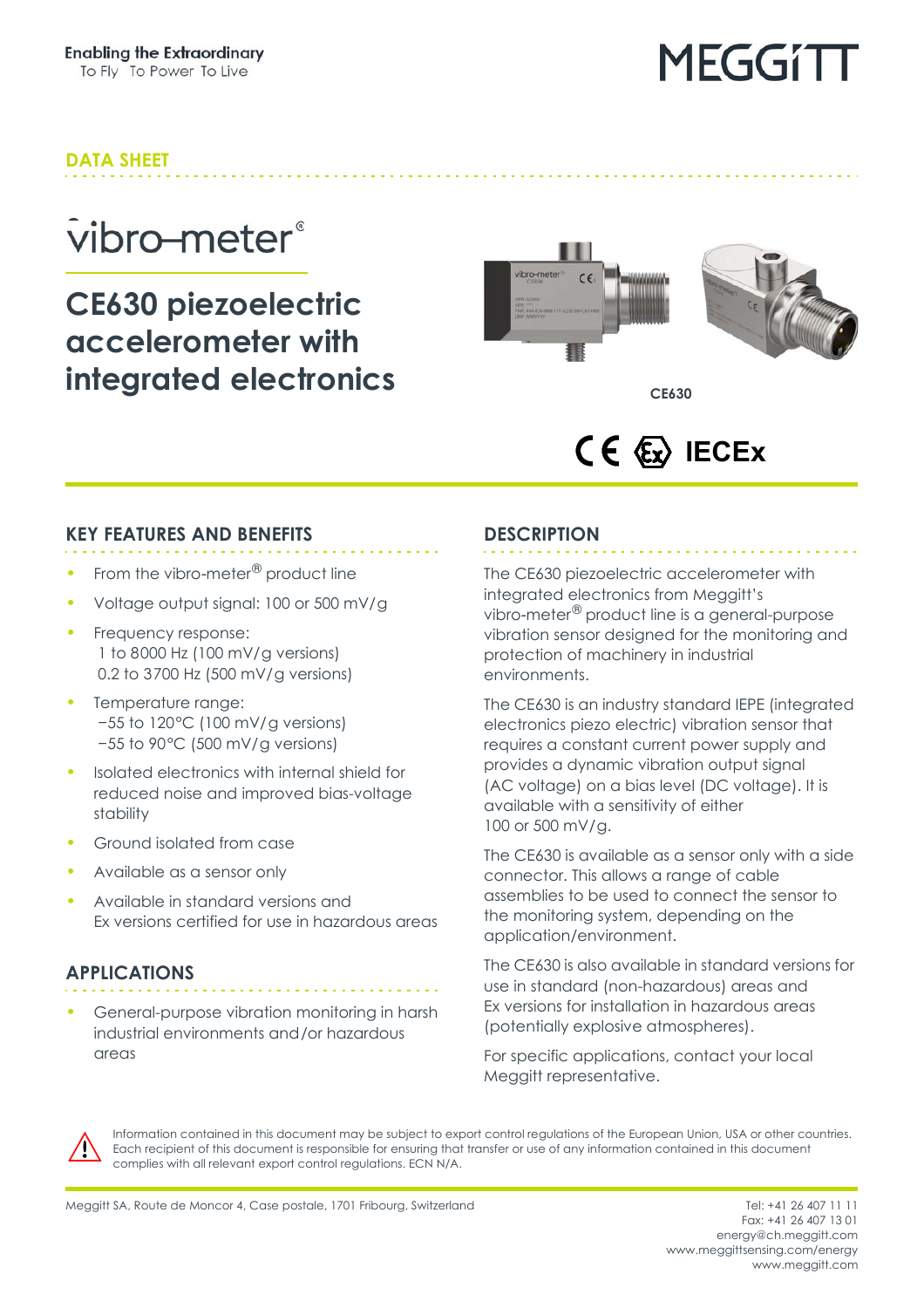

#### **SPECIFICATIONS**

**Note: Unless otherwise stated, all values listed are typical values, referenced at 24°C (75°F).**

| Operating<br>Sensitivity                                         |                                                                                                                                      |
|------------------------------------------------------------------|--------------------------------------------------------------------------------------------------------------------------------------|
| • 100 mV/g versions<br>(ordering option code B100)               | : 100 mV/g ±5%                                                                                                                       |
| • 500 mV/g versions<br>(ordering option code B500)               | : 500 mV/g ±5%                                                                                                                       |
| Dynamic range<br>• 100 mV/g versions                             | $\pm 80$ g peak                                                                                                                      |
| • 500 mV/g versions                                              | $: \pm 16$ g peak                                                                                                                    |
| Transverse sensitivity<br>Linearity<br>Frequency response        | $: <5\%$<br>: ±1% maximum                                                                                                            |
| • 100 mV/g versions<br>• 500 mV/g versions                       | : 1 to 8000 Hz (±30%)<br>: 0.4 to 1600 Hz (±10%).<br>0.2 to 3700 Hz $(\pm 3$ dB).                                                    |
| Resonant frequency<br>• 100 mV/g versions<br>• 500 mV/g versions | : 25 kHz nominal<br>: 16 kHz nominal                                                                                                 |
| Temperature response (sensitivity deviation)                     |                                                                                                                                      |
| $-55^{\circ}$ C (-67°F)<br>• 120°C (-248°F)                      | $: -10\%$ typical<br>: +5% typical<br>Note: Reference at 20°C (68°F).                                                                |
| <b>Electrical</b>                                                |                                                                                                                                      |
| Power supply voltage<br>(for current source)                     | : 22 to 28 $V_{DC}$                                                                                                                  |
| Power supply current<br>Bias voltage (4 mA supply)               | : 2 to 10 mA                                                                                                                         |
| • 100 mV/g versions<br>(ordering option code B100)               | : 12 $V_{DC}$ nominal                                                                                                                |
| • 500 mV/g versions<br>(ordering option code B500)               | : 10 V <sub>DC</sub> nominal                                                                                                         |
| Output impedance<br>Residual electrical noise                    | : 50 $\Omega$ nominal                                                                                                                |
| • 100 mV/g versions                                              | : 30 $\mu$ g/ $\sqrt{Hz}$ at 1 Hz, 6 $\mu$ g/ $\sqrt{Hz}$ at 10 Hz,<br>$5 \mu g/\sqrt{Hz}$ at 100 Hz, $5 \mu g/\sqrt{Hz}$ at 1000 Hz |
| • 500 mV/g versions                                              | : 20 µg/√Hz at 0.1 Hz, 6 µg/√Hz at 1 Hz, 2 µg/√Hz at 10 Hz,<br>$2 \mu g/\sqrt{Hz}$ at 100 Hz, $2 \mu g/\sqrt{Hz}$ at 1000 Hz         |
| Grounding<br>Reverse polarity<br>Overvoltage                     | : Base isolated, internally shielded<br>: Protected<br>: Protected                                                                   |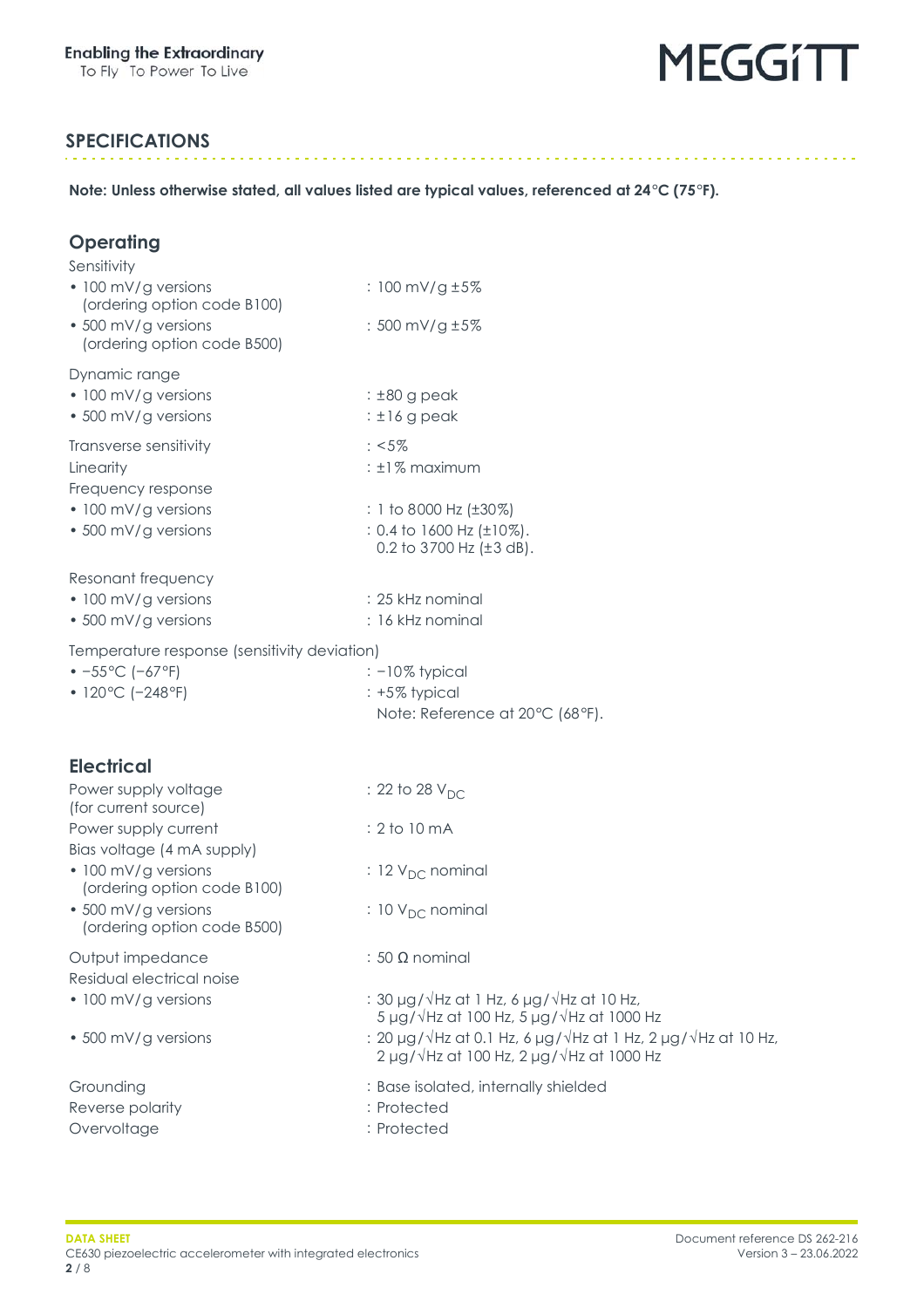

#### **SPECIFICATIONS** *(continued)*

#### **Environmental**

| Temperature range                                  |                                            |
|----------------------------------------------------|--------------------------------------------|
| • 100 mV/g versions<br>(ordering option code B100) | : $-55$ to 120 °C ( $-67$ to 248 °F)       |
| • 500 mV/g versions<br>(ordering option code B500) | : -55 to 90 °C (-67 to 194 °F)             |
| Humidity                                           | $\therefore$ IP68 (according to IEC 60529) |
| Shock vibration limit                              | : 5000 g peak                              |
| Continuous vibration limit                         | : 500 g peak                               |
| Base strain sensitivity                            | $: 0.0002$ g peak/µ $\epsilon$             |
| Electromagnetic sensitivity<br>(50 Hz, 0.03 T)     | $: 0.2$ q                                  |

#### <span id="page-2-0"></span>**Potentially explosive atmospheres**

Available in Ex approved versions for use in hazardous areas

| Type of protection Ex ia: intrinsic safety (ordering option code A2) |                                        |                                                                                                          |
|----------------------------------------------------------------------|----------------------------------------|----------------------------------------------------------------------------------------------------------|
| Europe                                                               | EC type examination certificate        | (x) II 1 GD (Zones 0, 1, 2, 20, 21 22)<br>Ex ia IIC T4 Ga<br>Ex ia IIIC T135°C Da<br>LCIE 20 ATEX 3039 X |
| International                                                        | <b>IECEx certificate of conformity</b> | IEx ia IIC T4 Ga<br>Ex ia IIIC T135°C Da<br>IECEX LCIE 20.0026X                                          |

<u>a a a a a a a a a a a</u>

**For specific parameters of the mode of protection concerned and special conditions for safe use,**  $\wedge$ **refer to the Ex certificates that are available from Meggitt SA.**

**For the most recent information on the Ex certifications that are applicable to this product,**  $\triangle$ **refer to the** *Ex product register (PL-1511) document* **that is available from Meggitt SA.**

#### **Approvals**

Electromagnetic compatibility (EMC) Environmental management : RoHS compliant (2011/65/EU) Hazardous areas : Ex approved versions

Conformity : European Union (EU) declaration of conformity (CE marking)

- : EMC compliant (2014/30/EU). EN 61326-1.
- 
- - (see **[Potentially explosive atmospheres on page](#page-2-0) 3**)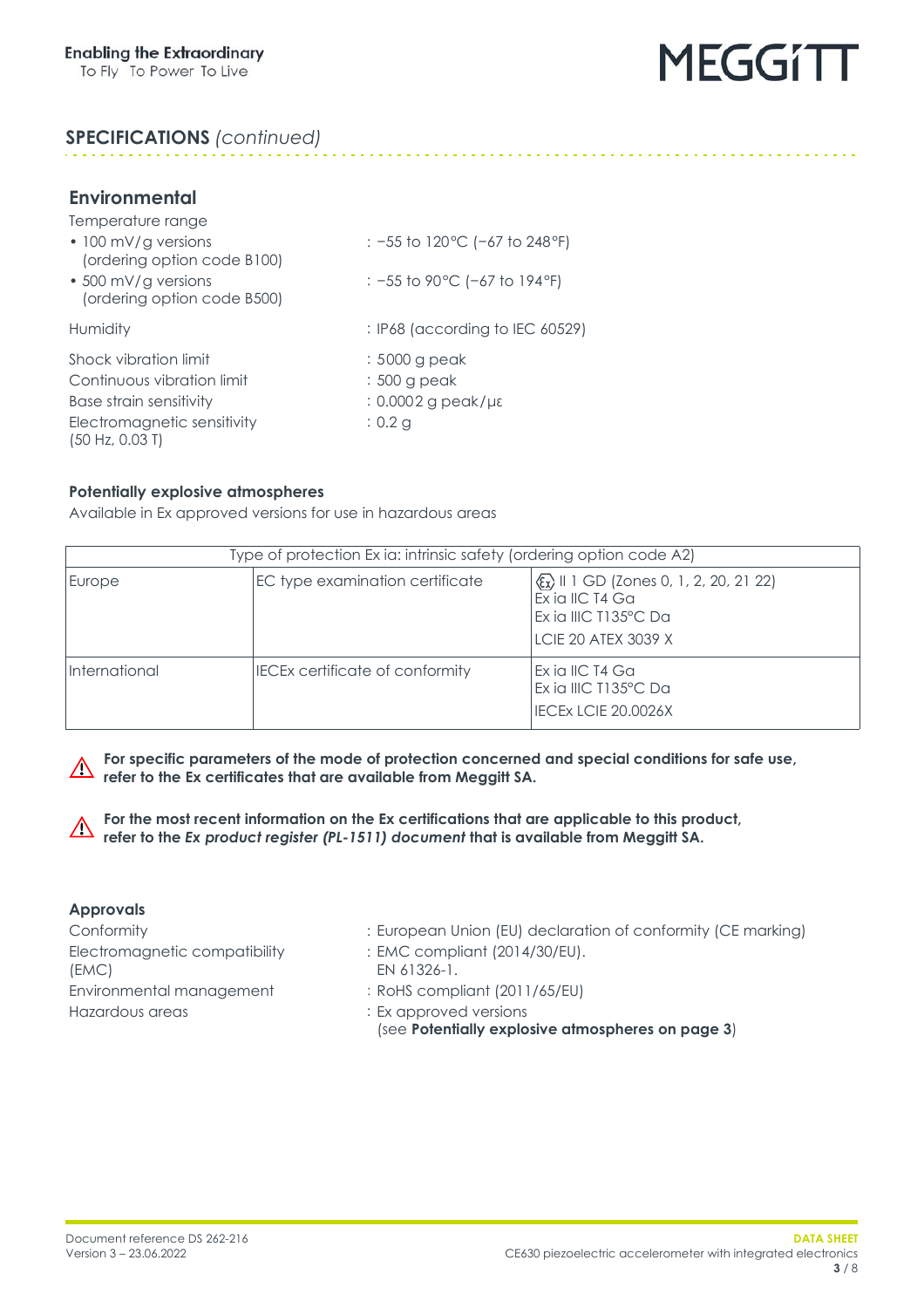## **MEGGITT**

#### **SPECIFICATIONS** *(continued)*

| <b>Physical</b>                    |                                                                                                  |
|------------------------------------|--------------------------------------------------------------------------------------------------|
| Case material                      | : Stainless steel (AISI 316L, DIN 1.4404)                                                        |
| <b>Dimensions</b>                  | : See Mechanical drawings on page 5                                                              |
| Weight                             | : $155 g (0.34 lb)$ approx.                                                                      |
| <b>Connector</b>                   |                                                                                                  |
| Connector type                     | : MIL-C-5015-10SL-4P - rugged circular, threaded coupling, 2-pin<br>connector with keyway.       |
|                                    | Note: Mates with MIL-C/DTL-5015 type connectors, as used by the<br>recommended cable assemblies. |
| Connector pinouts (pin allocation) |                                                                                                  |
| • Pin A $(+)$                      | : Power supply and output signal                                                                 |
| • Pin B $(-)$                      | : Common                                                                                         |
| Recommended cable assemblies       | : EC318, EC319, EC622 and EC632 (see Accessories on page 7)                                      |
| <b>Mounting</b>                    |                                                                                                  |
| Stud or adaptor                    | : Captive screw (Hex. 13 bolt) with a M8 × 1.25 thread                                           |
| Torque                             | $: 2.4 N \cdot m$ (1.8 lb-ft).                                                                   |
|                                    | Refer also to the CExxx and PVxxx vibration sensors                                              |

*installation manual*.

*(piezoelectric accelerometers and piezoelectric velocity sensors)* 

#### **Calibration**

Dynamic calibration at factory. No subsequent calibration necessary.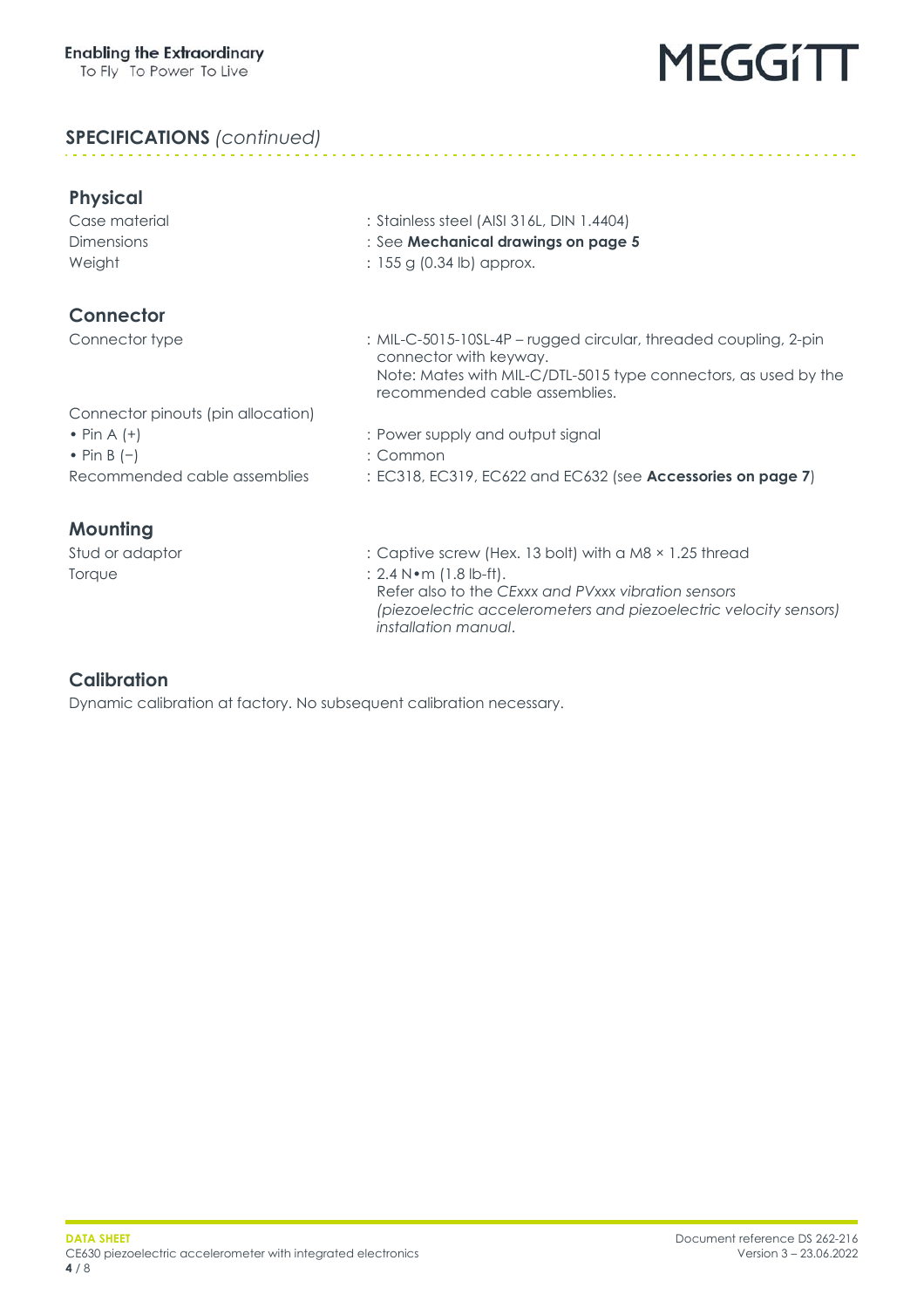# **MEGGITT**

#### <span id="page-4-0"></span>**MECHANICAL DRAWINGS**



#### **CE630 accelerometer**

**Notes** 

All dimensions in mm (in) unless otherwise stated.

The Hex. 13 bolt, captive screw has a housing thread of M8  $\times$  1.25.

The CE630 sensor mates with MIL-C/DTL-5015 type connectors.

Not all combinations of sensor ordering option codes (**A**, **B**, **C** and **H**) are available.

See also **[Ordering information on page](#page-5-0) 6** and the ECxxx cable assemblies in **[Accessories on page](#page-6-0) 7**.

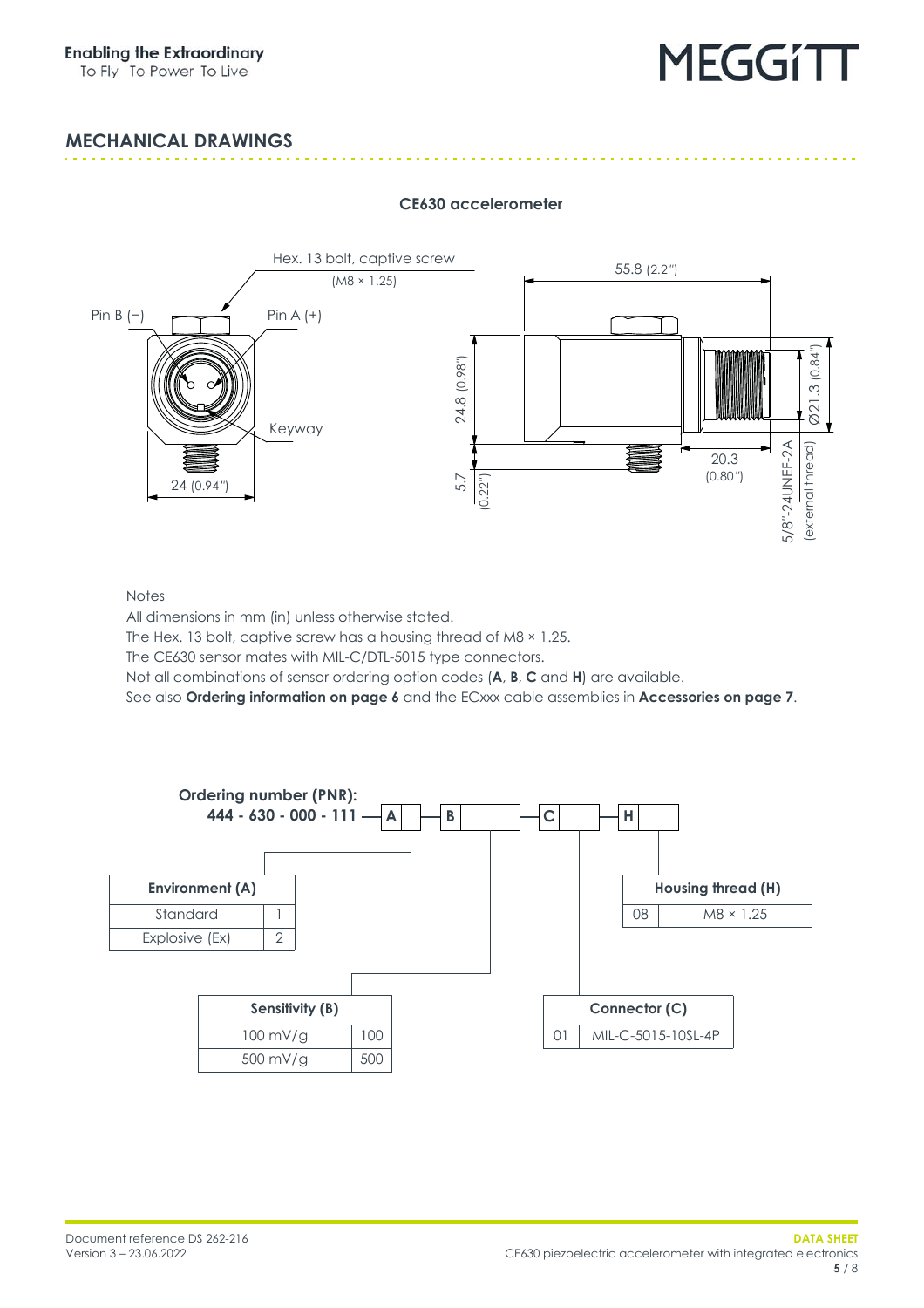

. . . . . . . . . . .

#### <span id="page-5-0"></span>**ORDERING INFORMATION**

To order, please specify the version(s) of the CE630 piezoelectric accelerometer with integrated electronics required …

#### **Standard (non-Ex) versions:**

| <b>Type</b>                               | <b>Designation</b> | <b>Ordering number (PNR)</b>    |
|-------------------------------------------|--------------------|---------------------------------|
| CE630                                     | 100 mV/g sensor    | 444-630-000-111-A1-B100-C01-H08 |
| CE630                                     | 500 mV/g sensor    | 444-630-000-111-A1-B500-C01-H08 |
| Ex versions (for use in hazardous areas). |                    |                                 |

#### **Ex versions (for use in hazardous areas):**

| <b>Type</b> | <b>Designation</b> | <b>Ordering number (PNR)</b>    |
|-------------|--------------------|---------------------------------|
| CE630       | 100 mV/g sensor    | 444-630-000-111-A2-B100-C01-H08 |

Notes

Only CE630 sensors with the specific ordering numbers (PNRs) listed above are available to order. That is, not all combinations of sensor ordering option codes (A, B, C and H) are available. For example, Ex versions of the CE630 sensor with a sensitivity of 500 mV/g are not available.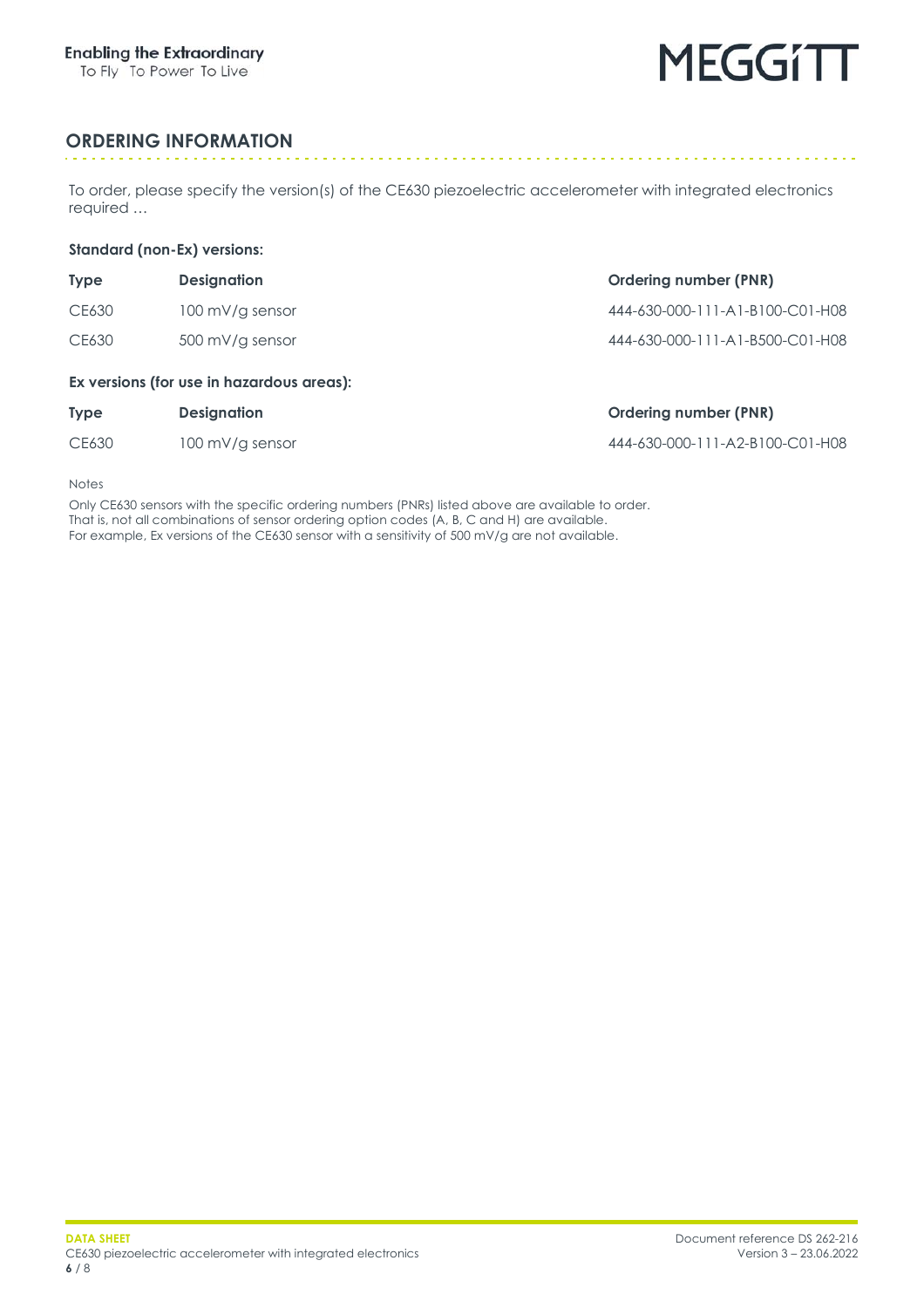### **MEGGITT**

#### <span id="page-6-0"></span>**ACCESSORIES**

| Part number (PNR) |
|-------------------|
| 922-318-000-002   |
|                   |
| 922-318-000-403   |
|                   |
| 922-319-000-002   |
|                   |
| 922-319-000-103   |
|                   |
| 922-622-000-001   |
|                   |
| 922-632-000-001   |
|                   |
| 922-632-000-101   |
|                   |
|                   |

#### Notes

The cable length must be specified when ordering a cable assembly.

When ordering a EC31x cable assembly, the ordering option code -L or -U is used to specify the overall cable length. EC31x cable assemblies can be specified with any cable length.

When ordering a EC6x2 cable assembly, the ordering option code -L is used to specify the overall cable length.

EC6x2 cable assembles must be specified with a standard length of 2, 5, 10, 15, 20 or 30 m (corresponding to ordering option codes of L2000, L5000, L10000, L15000, L20000 or L30000, respectively).

Refer to the cable assembly product drawings for further information.

| <b>Item</b>                  | Tvpe                                         | Part number (PNR) |
|------------------------------|----------------------------------------------|-------------------|
| • Mounting adaptor MA122 012 | $(1/4$ "-28UNF-2A to M6, with a conic base)  | 809-122-000-012   |
| • Insulating stud            | MA122 021                                    | 809-122-000-021   |
|                              | $(1/4 - 28$ UNF-2A to M6, with a conic base) |                   |